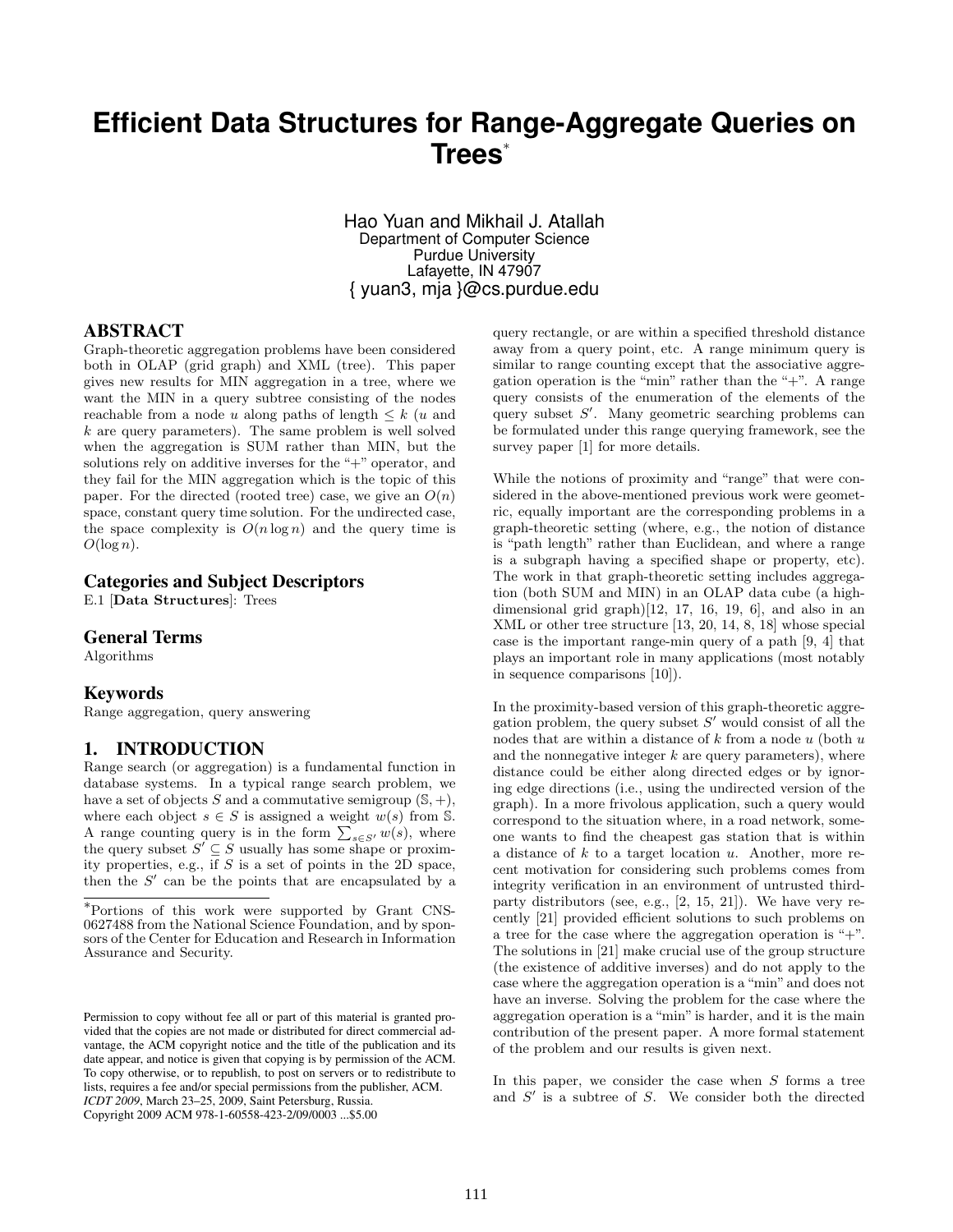

Figure 1: Example of the query subtrees  $(k = 2$  in the figures).

(rooted tree) case and the undirected one. We begin with the undirected case. Particularly, we consider the subtree  $S'$  to have the following proximity properties:  $S'$  consists of all the nodes that are within a distance of  $k$  from a query node u (both u and the nonnegative integer  $k$  are query parameters). If we set the length of each tree edge to be 1, and define  $d(u, v)$  to be the distance between any two nodes  $u$  and  $v$ , then we can formally define our query subtree,  $KRS(u, k)$ , as follows

$$
KRS(u, k) = \{ v \mid d(u, v) \leq k \}.
$$

In the directed case of a rooted tree, we set  $KDS(u, k)$  to be the subtree which consists of node u's descendants that are within a distance of  $k$  to  $u$ , i.e.,

 $KDS(u, k) = \{v \mid d(u, v) \leq k \text{ and } v \text{ is a descendant of } u\}.$ 

Here,  $u$  is considered as a descendant of itself. See Figure 1 for examples of the queries.

In the setting when S is a group (e.g., for SUM aggregation),  $O(n \log n)$ -size data structures (also built in  $O(n \log n)$  time) were given in [21] to sum over the group elements that are associated with  $KRS(u, k)$  in  $O(\log n)$  time, and  $O(n)$ -size data structures (built in  $O(n)$  time) were given to sum over those elements associated with  $KDS(u, k)$  in  $O(1)$  time [21].

For the setting when S is in a total order and the aggregation operator is min (or max) over the total order, the data structures in [21] do not apply as they make crucial use of the fact that each group element has an inverse. In this paper, we follow a very different approach, and give  $O(n \log n)$ -size data structures (preprocessed in  $O(n \log n)$  time) that can be used to compute the minimum element of  $KRS(u, k)$  in  $O(\log n)$  time. As a subroutine for the min KRS query, the min KDS query can be solved in  $O(1)$  time by preprocessing in  $O(n)$  time and space. The computation model is the standard one used in the previous literature (i.e., the unit-cost RAM model).

Note that the min KDS query is a natural extension of the Range Minimum Query (RMQ) problem [9, 4], i.e., the RMQ query on an array can be treated as a special case of min KDS query when the tree considered is a chain, and the query subtree is a subchain.

The followings are sample applications of the subtree MIN (or MAX) queries:

- Assume that we have an XML document that stores some statistical information about a web site hierarchy. More specifically: each tree node of the XML document represents an HTML web page, and the web pages form a tree hierarchy (e.g., the main page is at the root); each node has stored the hits (number of visitors) of the corresponding web page. An interesting query can be: what is the least (or most) visited web page in a set of pages that are organized as a k-depth subtree?
- In a computer network of servers (naturally organized in a tree structure), each server has a certain amount of computing power. Consider the following scenario: we want to choose a most powerful server to install a database service, with the constraint that the chosen server  $v$  must be within a distance of  $k$  to a targeted server  $u$  (in which the major user of the the database service is located). The distance constraint may be due to the network delay requirement, in terms of the maximum acceptable number of hops (i.e.,  $k$ ) for  $u$  to reach the chosen v. This is indeed a max  $KRS(u, k)$ query.

This paper is organized as follows. In Section 2, we define some basic notation. Section 3 and Section 4 give our data structures for the K-Depth Subtree aggregation and K-Radius Subtree aggregation respectively. Section 5 concludes.

# 2. BASIC DEFINITIONS

In a tree  $T = (V, E)$  with node set V and edge set E, we assign to each node  $v \in V$  an element  $w(v)$  from S, where S is total ordered under  $\leq$ . We call w the weight function. For any node set  $V'$  of T, we define min  $V'$  to be  $\min\{w(v) \mid v \in V'\}$ . We use T' to represent the node set or the edge set of a subtree  $T'$  when there is no ambiguity, so  $\min T'$  means the minimum weight assigned to the nodes of the subtree  $T'$ .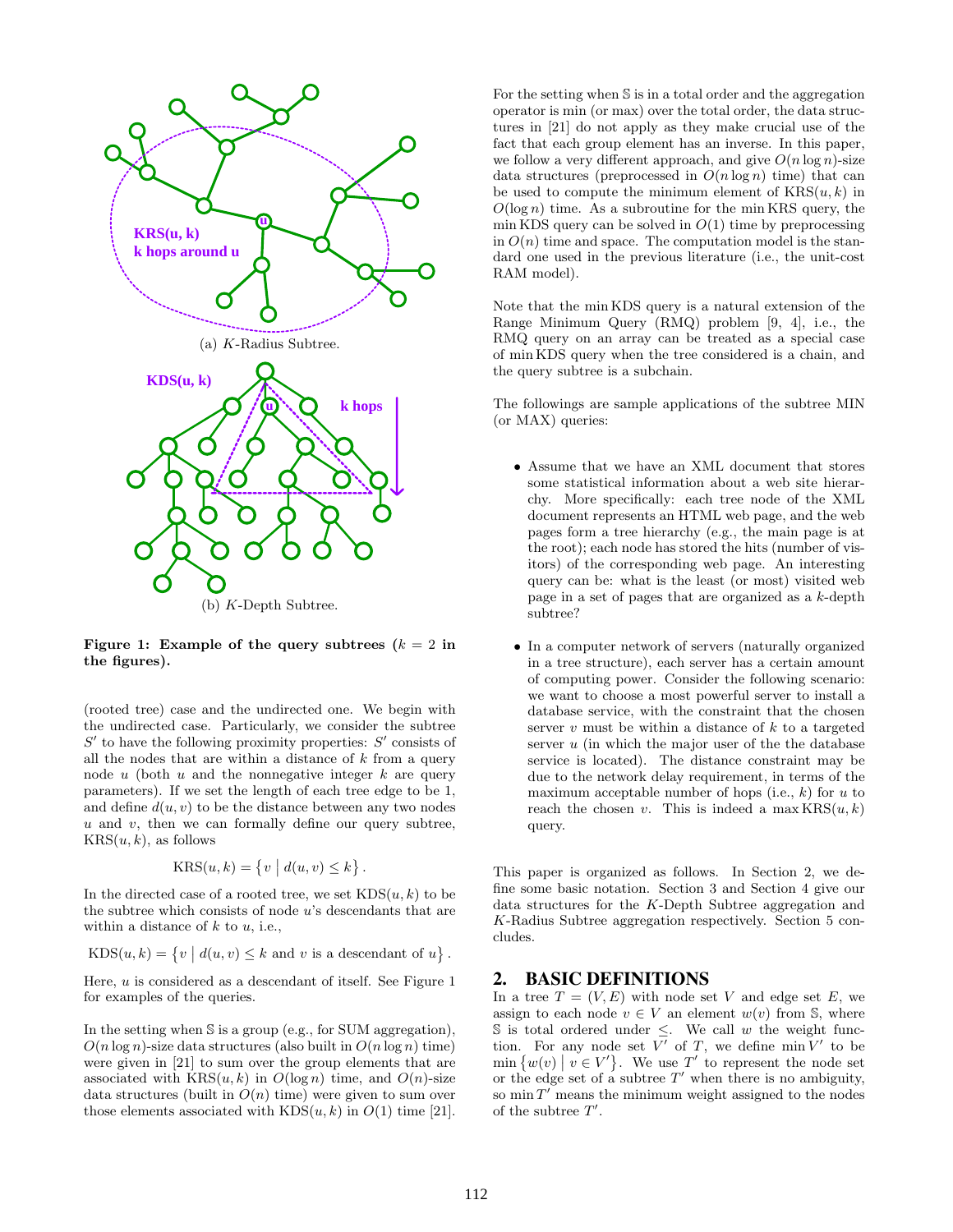Each tree edge is of length 1 by default. The distance between two nodes u and v is denoted by  $d(u, v)$ . When  $u = v$ , we define  $d(u, v) = 0$ . It is well-known ("folklore") that the distance function for a tree can be computed in constanttime by a linear preprocessing as follows: specify a node r as the root (if it's the unrooted case), and then do a depthfirst search to pre-compute the depth  $d(z)$  for each node z; for an online distance query for  $u$  and  $v$ , we first compute the nearest common ancestor of  $u$  and  $v$  in constant time by the method from [11, 4](using linear space, also built in linear time); assume that the nearest common ancestor is  $w$ , then we have  $d(u, v) = d(u) + d(v) - 2d(w)$ , which can be computed in constant time.

In a rooted tree, we define the depth,  $d(v)$ , to be the distance of v to the root. Also, we define the height,  $h(v)$ , to be  $\max \{d(v') - d(v) \mid v' \text{ is } v \text{ or a descendant of } v\}.$  The complete subtree,  $CS(v)$ , is the subtree that is rooted at v and includes all its descendants. The children node set of  $v$  is denoted by  $C(v)$ .

### 3. K-DEPTH SUBTREE AGGREGATION

In this section, we give linear data structures to compute  $\min$  KDS $(u, k)$  for any u and k in constant time. The basic idea of the algorithm is to partition the rooted tree  $T$  into  $n/\log n$  blocks (each block is a sub-forest), and then process the query subtree  $KDS(u, k)$  in each block efficiently.

Denote the root by r, then we partition the tree into  $B_0$ ,  $B_1, \ldots, B_{n/\log n-1}$  in the following way <sup>1</sup>:

$$
B_i = \{ v \mid i \cdot \log n \le d(v) < (i+1) \cdot \log n \}, 0 \le i < n / \log n.
$$

Let  $B_{i_a}, B_{i_a+1}, B_{i_a+2}, \cdots, B_{i_b}$  be the consecutive blocks that the query  $KDS(u, k)$  overlaps with, i.e.,  $i_a = \lfloor d(u)/\log n \rfloor$ and  $i_b = |(d(u) + k)/ \log n|$ . We process the query using three subqueries:

- KDS $(u, k) \cap B_{i_a};$
- KDS $(u,k) \cap$  | |  $i_a < i < i_b$  $B_i;$
- KDS $(u, k) \cap B_{i_b}$ .

For each subquery, we provide data structures that can be built in linear time and space and answer the subquery in constant time. Note that when  $i_a < i_b$ , the aggregation of  $KDS(u, k) \cap B_{i_a}$  is trivial to be done in constant time by a simple bottom-up pre-aggregation. So the following Section 3.1 is used to cover the case when  $i_a = i_b$  (and in that case, the second and third subqueries are not necessary). Section 3.2 covers the second subquery, and Section 3.3 covers the third.

The reason to break the min  $KDS(u, k)$  query into three subqueries is to make use of the power of the  $\Theta(\log n)$  word size in the unit-cost RAM model. The first subquery benefits from the fact that the height of considered subtree is of at most  $\log n$ , which allows a compact representation of the query results for all possible pairs of parameters. The second subquery takes advantage of the fact that only  $O(n/\log n)$ tree nodes need special processing, and we can afford a superlinear data structure for them. The third subquery is reduced to a special 2D RMQ problem. See the following subsections for details.

### 3.1 Rooted Tree with log n Height

The KDS $(u, k)$  query in  $B_{i_a}$  is indeed a special case of the KDS aggregation problem in a tree with  $\log n$  height. So in this subsection, we use  $\hat{T}$  instead of  $B_{i_a}$  to describe our data structures with the restriction that the maximum depth of a node in  $\hat{T}$  is log  $n-1$ . Also, we denote the size of the tree  $\hat{T}$  to be m. The goal is to preprocess  $\hat{T}$  in  $O(m)$  time and space to answer min  $KDS(u, k)$  query in constant time. For each tree component in each  $B_i$  (a forest), we preprocess it using the data structure in this subsection. The total time and space for preprocessing all such tree components will be  $O(n)$ .

The basic idea is to locate the depth of the node that has the minimum element in  $KDS(u, k)$ , and then do a range minimum query [9, 4] at that depth level. More specifically, let  $L_i = \{v \mid d(v) = i\}$  for  $0 \leq i < \log n$ , and we want to build the following data structure (TD for TargetDepth):

 $TD(v, k) = d(v'),$ 

where  $v'$  has the minimum weight in  $KDS(v, k)$ .

If there are more than two nodes whose weights are minimum, then we break the tie by choosing the one with the smallest depth. Once we have built this data structure (see Section 3.1.1), we could know that the depth of the minimum element of  $KDS(u, k)$  is  $TD(u, k)$ , and then we can find out min  $KDS(u, k)$  by performing a range minimum query (RMQ) [9, 4] at  $L_{\text{TD}(u,k)}$  (see Section 3.1.2).

### *3.1.1 Find the Target Depth*

Storing the data structures for TD $(v, k)$   $(v \in \hat{T}, 0 \leq k \leq$ log n) directly will cost  $\Theta(m \log n)$  time and space in the worst case. To save space, observe that for any  $k_1$  and  $k_2$ such that  $k_2 = k_1 + 1$ , we have either  $TD(v, k_2) = TD(v, k_1)$ or  $TD(v, k_2) = d(v) + k_2$ , because  $KDS(v, k_2)$  consists of  $KDS(v, k_1)$  and a portion of  $L_{k_2}$ . This observation can help achieve linear space (under the unit-cost RAM model with  $O(\log n)$ -size words): for each node v, we use  $\log n$  bits  $b_k^{(v)}$  $(0 \leq k < \log n)$  to represent the TD $(v, k)$  structures, where  $b_k^{(v)} = 0$  if TD $(v, k) = \text{TD}(v, k-1)$  and  $b_k^{(v)} = 1$  if TD $(v, k) =$  $d(v) + k$ . We use  $b^{(v)}$  to denote this bit vector for node v.

The following bottom-up procedure is the basic framework to compute the  $b^{(v)}$  arrays: do a postorder tree walk starting at the root; for each node v, maintain a linked list  $M_v(i)$  $(0 \leq i < \log n)$  whose values are min KDS $(v, i)$ 's. Once we have the  $M_v$  list, it can be convert to  $b^{(v)}$  efficiently according to the definition of  $b^{(v)}$ . The following algorithms will show that the maintenance of the  $M_v$  list for all v can be done in linear time and space in total, later we will describe how to modify the algorithm to convert the  $M_v$  list to  $b^{(v)}$ without increasing the complexities.

Recall that  $C(v)$  represents the set of children of node v,

<sup>&</sup>lt;sup>1</sup>Without loss of generality, we ignore the floor and ceiling function in this paper, and always assume that the computed results are integers.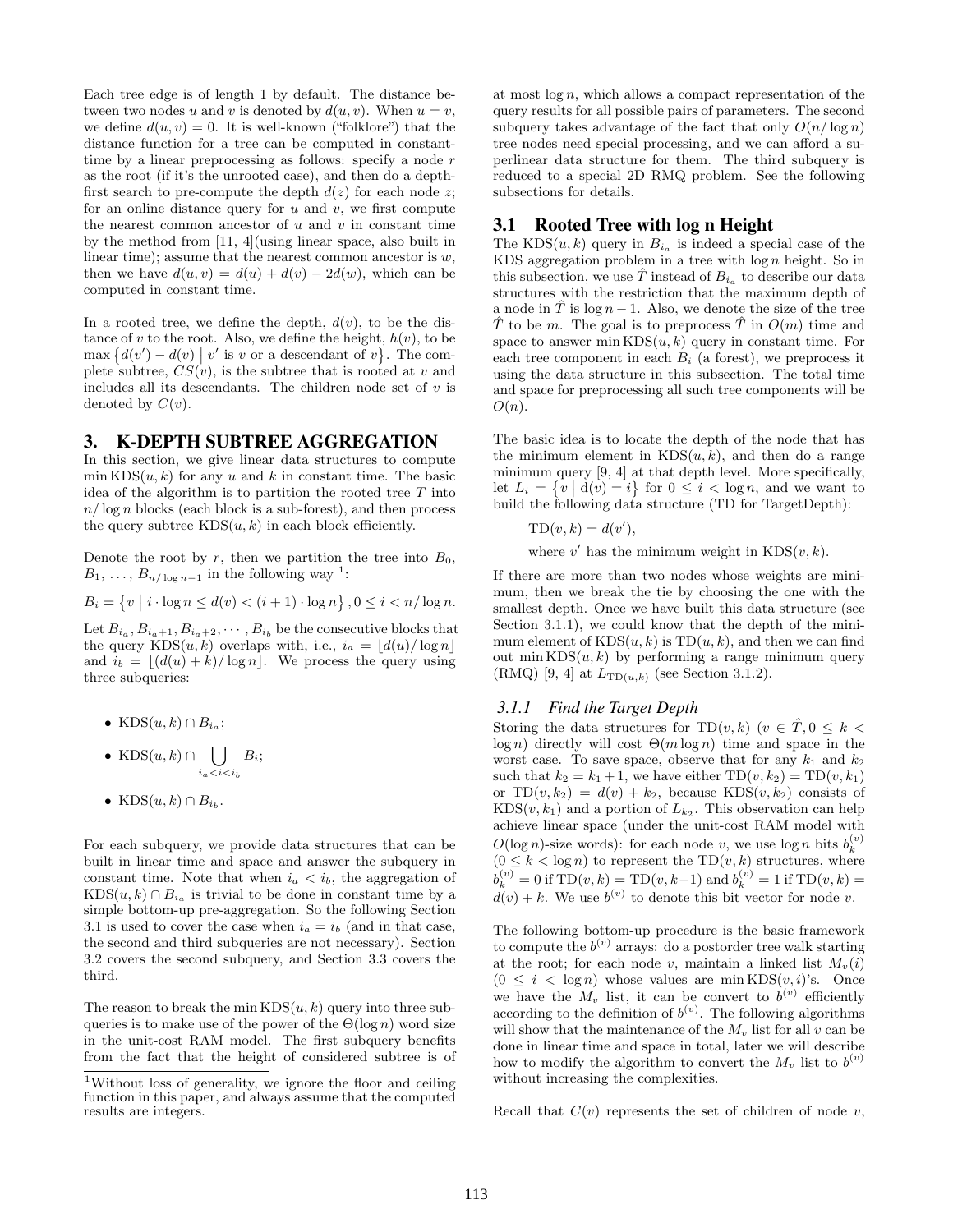and let  $HC(v)$  to be the child of v with the largest height. If  $C(v) = \emptyset$ , then we set  $HC(v) = \emptyset$ ; if there is more than one child who has the largest height, then choose any of them to be  $HC(v)$ . At the time when a node v is visited during the postorder tree walk, we compute its  $M_v$  list by combining the lists of its children nodes as in Algorithm 1.

### **Algorithm 1** Base Algorithm for Maintaining the  $M_v$  list

Procedure BaseMV(v) 1: for  $v_c \in C(v)$  do 2: call BaseMV $(v_c)$ 3: end for 4: initialize  $M_v(i) \leftarrow w(v)$  for  $0 \leq i \leq h(v)$ 5: update  $M_v(i + 1) \leftarrow \min\{M_v(i + 1), M_{HC(v)}(i)\}$ for  $0 \leq i \leq h(HC(v))$ 6: discard  $M_{\text{HC}(v)}$ 7: for  $v_c \in C(v) \setminus \text{HC}(v)$  do 8: update  $M_v(i + 1) \leftarrow \min\{M_v(i + 1), M_{v_c}(i)\}$ for  $0 \leq i \leq h(v_c)$ 9: update  $M_v(i + 1) \leftarrow \min\{M_v(i + 1), M_{v_c}(h(v_c))\}$ for  $h(v_c) < i \leq h(v) - 1$ . 10: discard the  $M_{v_c}$  list 11: end for

The space complexity for Algorithm 1 is  $O(m)$ . This is because: during the call of  $BaseMV(v)$ , among those nodes  $\{v' \mid v' \neq v \text{ and list } M_{v'} \text{ is still in the memory}\},\text{ no node is}$ a descendant of the other and the length of the  $M_{\nu'}$  list is no larger than the size of  $CS(v')$ , so the union of the active (i.e., non-discarded)  $M_{v}$ 's are no bigger than the size of the whole tree.

A straightforward implementation of Algorithm 1 will require  $O(\sum_{v} h(v) |C(v)|)$  time, which can be as bad as  $\Theta(m \log n)$ . To achieve better time complexity (especially the *update* operation at line 5, 8 and 9), we encode  $M_v$  by packing those consecutive entries which have the same value into a single entry. More specifically, we use  $M'_v(j) = \langle a_j, l_j \rangle$ (call it an entry or a record) to represent that  $M_v(i) = a_j$ for  $\Sigma$  $1\leq j' < j$  $l_{j'}\ \leq\ i\ <\ \ \sum$  $1\leq j'\leq j$  $l_{j'}$ , where the entry index j

ranges from 1 to the number of unique elements in  $M_v$  and  $\sum_j l_j = h(v) + 1$ . That is to say, the values of the first  $l_1$  entries of  $M_v$  are  $a_1$ , the next  $l_2$  entries are  $a_2$ , etc. To simplify the representation, we use  $M'_v(j)$  value and  $M'_v(j)$  length to denote the corresponding  $a_j$  and  $l_j$  of  $M'_v(j)$ . Using this compact representation and monotonicity of  $M'_{v}$  (i.e.,  $M_v'(j)$  value  $\geq M_v'(j + 1)$  value), we have Algorithm 2. In the algorithm, we use  $|M'_v|$  to represent the number of entries (or records) in the linked list  $M'_v$ .

In Algorithm 2, lines 4-6 try to initialize the records of  $M_v'$ by inheriting from  $M'_{HC(v)}$ , and update the records by considering  $w(v)$ . The time complexity is proportional to

- 1 + number of records from  $M'_{HC(v)}$  that are killed by  $w(v)$
- + number of records that are created.

Here, a record is killed by  $w(v)$  means that the "value" field of the record is greater than or equal to  $w(v)$ . Also, the number of records that are newly created is  $O(1)$  in lines 4-6. Lines 8-17 try to combine the  $M'_{v_c}$  list to  $M'_{v}$ . The time complexity of lines 8-11 is  $O(h(v_c) + 1)$ , and the time

# Algorithm 2 Maintaining the Compact  $M_v'$  list

- Procedure  $CompactMV(v)$
- 1: for  $v_c \in C(v)$  do
- 2: call CompactMV $(v_c)$
- 3: end for
- 4: find the largest j such that  $M'_{\text{HC}(v)}(j)$  value  $\geq w(v)$  and  $M'_{\text{HC}(v)}(j+1)$ .value  $\lt w(v)$
- 5: initialize  $M'_v(1) \leftarrow \langle w(v), l \rangle$ , where  $l = 1 + \sum_{1 \leq i \leq j} M'_{HC(v)}$ .length
- 6: append the list starting from  $M'_{\text{HC}(v)}(j+1)$  after the first entry of  $M'_v$ , which is equivalent to setting  $M'_{v}(1+i-j) \leftarrow M'_{HC(v)}(i) \text{ for } j < i \leq |M'_{HC(v)}|$
- 7: for  $v_c \in C(v) \setminus \mathrm{HC}(v)$  do
- 8: convert  $M'_{v_c}$  to the non-compact form  $M_{v_c}$ 9: find the largest  $j$  such that
- $\sum_{1 \leq i < j} M'_v(j)$ .length  $\leq 2 + h(v_c)$ ; set  $\bar{l} \leftarrow \sum_{1 \leq i < j} M_v'(i)$ .length
- 10: split  $M'_v(j) = \langle a_j, l_j \rangle$  into two parts:  $m'_1 = \langle a_j, 2 + h(v_c) - l \rangle$  and  $m'_2 = \langle a_j, l_j - (2 + h(v_c) - l) \rangle$
- 11: convert  $M'_v(1), M'_v(2), \ldots, M'_v(j-1)$  and  $m'_1$  to the non-compact form, and then update the non-compact  $M_v(i)$  by  $\min\{M_v(i), M_{v_c}(i-1)\}$  for  $1 \le i \le h(v_c)+1$ ; convert the updated  $M_v(i)$   $(0 \le i \le h(v_c) + 1)$  back to the compact form, denote this new compact list by  $m_1''$
- 12: find the smallest  $j' \geq j$  such that  $M'_v(j')$  value <  $m_1''(|m_1''|)$ .value; if no such j' exists, set j' to be  $|M'_v(j')| + 1$
- 13: if  $j' > j$  then
- 14: extend the length of the last entry of  $m_1''$  by  $m'_2$ .length +  $\sum_{j \leq i < j'} |M'_v(i)|$  .length; append  $M'_v(i)$  (for  $i \geq j'$ ) to the  $m''_1$  list
- 15: else
- 16: append  $m'_2$  and  $M'_v(i)$  (for  $i > j'$ ) to the  $m''_1$  list
- 17: end if
- 18: replace the  $M'_v$  list by  $m''_1$
- 19: discard the  $M_{v_c}$  list
- 20: end for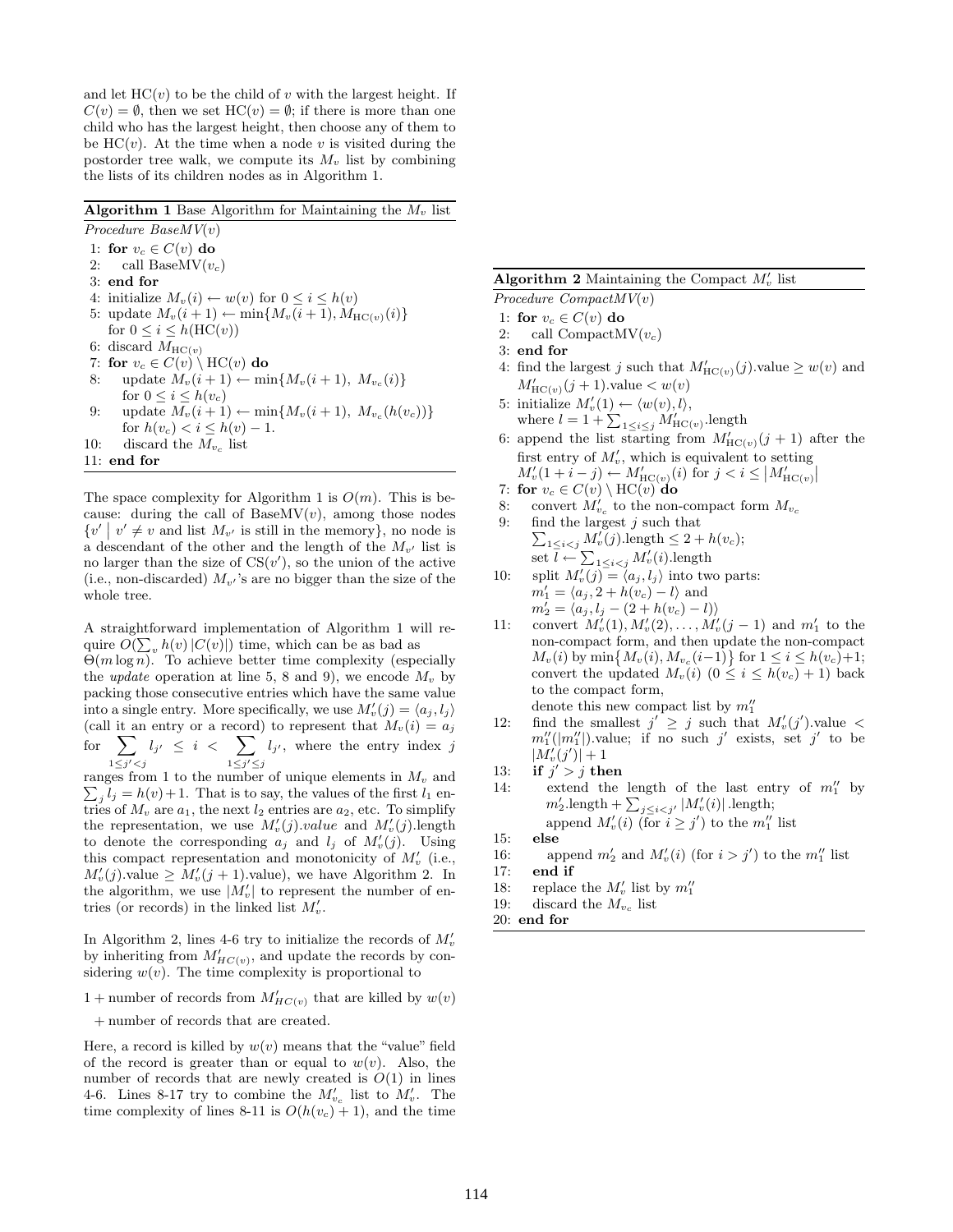complexity of lines 12-17 is in proportional to

- 1 + number of records that are killed
	- + number of records that are created.

Note that in lines 8-17, only  $O(1)$  number of records are created (including the splitted records at line 10). Combing the analysis above, the number of records that are created during the whole algorithm is  $O(\sum_{v} (1 + |C(v)|)) = O(m)$ . This implies that the number of records that are killed is also  $O(m)$ . The total complexity of lines 8-11 over all the loops is  $O(\sum_{v} \sum_{v_c \in C(v) \setminus \text{HC}(v)} (h(v_c) + 1))$ , which is indeed  $O(m)$  according the following Lemma 1. Therefore, the total time complexity of Algorithm 2 is  $O(m)$ .

Lemma 1.

$$
\sum_{v \in \hat{T}} \sum_{v_c \in C(v) \setminus HC(v)} (h(v_c) + 1) \le m
$$

PROOF. Perform a *Longest Path Assignment* as follows: do a bottom-up tree walk; when a leaf node  $v$  is visited, assign  $LP(v) \leftarrow \{v\}$ ; when an internal node v is visited, choose any child node  $v'$  who has the highest height, then assign  $LP(v) \leftarrow LP(v') \cup \{v\}.$ 

We have  $|LP(v)| = h(v) + 1$  according to the definition. Let  $UP(v)$  be the union of the paths assigned to the nodes in the set  $v_c \in C(v) \setminus \text{HC}(v)$ , then it is sufficient to prove that  $\sum_{v} |UP(v)| \leq m$ . This can be proved by showing that  $UP(v_1) \cap UP(v_2) = \emptyset$  for any two  $v_1$  and  $v_2$ . To show this, we consider the following cases.

- Case 1,  $CS(v_1)$  does not overlap with  $CS(v_2)$ . In this case, the argument holds as  $UP(v) \subseteq CS(v)$  for any v.
- Case 2,  $CS(v_1) \cap CS(v_2) \neq \emptyset$ . Without loss of generality, we assume that  $v_2$  is a descendant of  $v_1$ .
	- Case 2a,  $v_2$  is in LP( $v_1$ ). By definition, UP( $v_1$ ) does not include  $LP(v_1)$ , therefore,  $CS(v_2)$  does not overlap with  $UP(v_1)$ , which implies that  $UP(v_2) \cap UP(v_1) = \emptyset.$
	- Case 2b,  $v_2$  is not in  $LP(v_1)$ . In this case,  $v_2$  must belong to  $LP(v_c)$  for one of  $v_1$ 's child node  $v_c$ . We have

$$
UP(v_2) \cap UP(v_1)
$$
  
= UP(v\_2)  $\cap LP(v_c)$   

$$
\subseteq UP(v_2) \cap ((LP(v_c) \setminus LP(v_2)) \cup LP(v_2))
$$
  
= (UP(v\_2)  $\cap (LP(v_c) \setminus LP(v_2)))$   

$$
\cup (UP(v_2) \cap LP(v_2))
$$
  
=  $\emptyset \cup \emptyset$   
=  $\emptyset$ .

 $\Box$ 

A slight modification of Algorithm 2 can enable it to get  $b^{(v)}$ for all v: at any place where an entry of  $M'_v$  is changed, we

update its corresponding bits in  $b^{(v)}$  accordingly. Each update can done in constant time due to the power of the unitcost RAM model. Therefore, we have a  $O(|\hat{T}|)$  time/space  $\overline{\phantom{a}}$ algorithm to preprocess the  $b^{(v)}$  lists, and then subsequently find the depth of the minimum element of  $KDS(u, k)$  for any  $u$  and  $k$  in constant time.

# *3.1.2 RMQ at Target Depth*

Once the  $b^{(v)}$  lists are computed, we can locate the depth of the minimum weighted node in  $KDS(u, k)$ . Let  $i = TD(u, k)$ be the target depth, then we can do a range minimum query (RMQ) at  $L_i$  if the nodes at  $L_i$  are sorted by their preorder number (or postorder number), because the nodes in  $KDS(u, k) \cap L_i$  are in consecutive positions.

Let  $V_i(1), V_i(2), \ldots, V_i(|L_i|)$  represent the the sorted array of size  $|L_i|$  where  $V_i(j)$  represents the node in  $L_i$  with the  $j_{th}$ smallest preorder number. The orders of those nodes in the array are still the same if we sort them by their postorder numbers. Let  $w_i(j) = w(V_i(j))$  for  $1 \leq j \leq |L_i|$ . The range minimum query should be performed on the array  $w_i$  between two indices, i.e., we need to find out the two boundary nodes  $LD(u, i)$  and  $RD(u, i)$  respectively, where node  $LD(u, i)$  is immediately to the left of the node that has the smallest preorder number in  $KDS(u, k) \cap L_i$ , and node  $RD(u, i)$  is the node that has the biggest postorder number in KDS $(u, k) \cap L_i$ . Once we locate the indices  $j_1$  and  $j_2$ where  $LD(u, i) = V_i(j_1)$  and  $RD(u, i) = V_i(j_2)$ , we can do a RMQ( $j_1+1, j_2$ ) on the array  $w_i$  to get min KDS( $u, k$ )∩ $L_i$  =  $\min_{j_1 < j \leq j_2} w_i(j)$  in constant time. The total time and space for precomputing the data structures for RMQ is linear [4].

To compute  $LD(u, i)$  and  $RD(u, i)$  (where  $i = TD(u, k)$ ) in constant time, in the following paragraphs, we reduce the problem to the Level Ancestor Problem [7, 5], which can be preprocessed in linear time and space, and subsequently answer a query in constant time. The reduction is done in the preprocessing stage and uses linear time and space.

The definition of the functions  $LD(u, i)$  and  $RD(u, i)$  (restricted to  $i \geq d(u)$  can be reformulated in the following way without changing its meaning: let  $Preorder(v)$  be the preorder number and  $Postorder(v)$  be the postorder number during the tree walk, then  $LD(u, i)$  is the node that has the largest preorder number in the set

$$
\{v \mid v \in L_i \text{ and Preorder}(v) < \text{Preorder}(u) \};
$$

and  $RD(u, i)$  is the node that has the largest postorder number in the set

 $\{v \mid v \in L_i \text{ and Postorder}(v) \leq \text{Postorder}(u) \}.$ 

Note that we need to consider the special cases when  $LD(u, i)$ or  $RD(u, i)$  does not exist, which is trivial to handle.

Here, we will show how to reduce the problem to the level ancestor problem for computing  $RD(u, i)$ , and similar approach can be applied to compute  $LD(u, i)$ . Build an auxiliary graph for the given tree as follow: for every node  $v$ , we link an arc from v to  $RD(v, d(v) + 1)$ . This can be done in linear time during the postorder tree walk:

 $\bullet$  At each depth level  $l$  during the tree walk, we maintain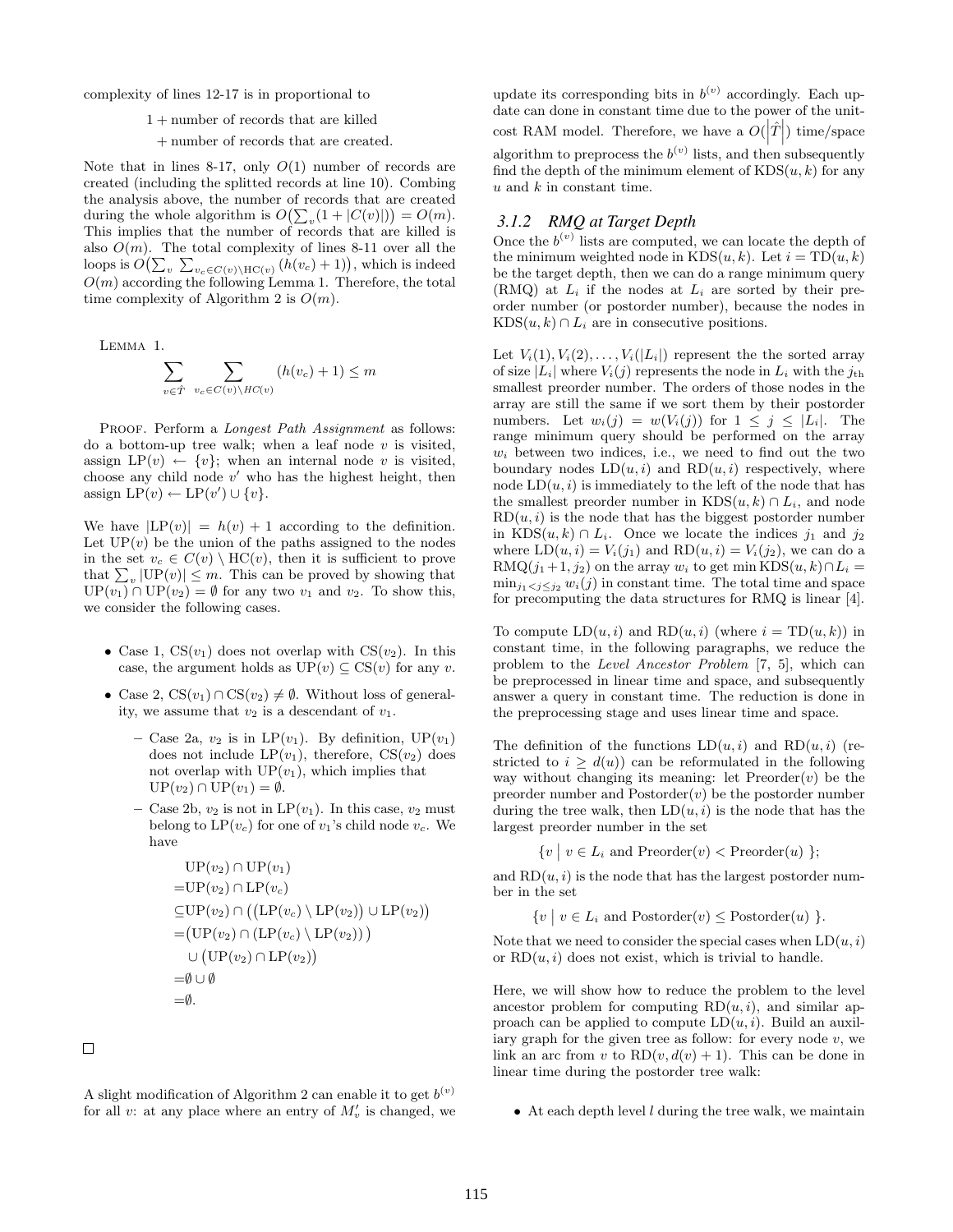LastVisit $(l)$ , the last visited node on depth l. Initially, we set LastVisit(l) =  $\emptyset$ ; after every visit of v, we set LastVisit $(d(v)) \leftarrow v$ .

• When a node  $v$  is visited, we link an arc to LastVisit $(d(v)+1)$ . If LastVisit $(d(v)+1)$  is  $\emptyset$ , we treat it specially: RD $(v, l)$  does not exist for  $l > d(v)$ .

The resulting graph is indeed a tree (denoted by  $T^*$ ), because each node has only one out-going arc to a node at a deeper level. The root of this auxiliary tree is the rightmost node at the deepest level of the original tree. Denote this root by  $T_r^*$ .

A useful property of the RD function is that: for any node v and depth level  $l_1, l_2$  where  $d(v) \leq l_1 \leq l_2$ , we have

$$
RD(v, l_2) = RD(RD(v, l_1), l_2).
$$

This implies an iterative method to compute  $RD(v, l)$  for any  $l \geq d(v)$ , as follows:

- first, we compute  $v_1 \leftarrow \text{RD}(v, d(v) + 1);$
- then  $v_2 \leftarrow \text{RD}(v_1, d(v_1) + 1)$ , which is  $\text{RD}(v, d(v) + 2)$ ;
- we can get  $v_j \leftarrow \text{RD}(v_{j-1}, d(v_{j-1}) + 1)$  for  $j \geq 2$ , and the computed  $v_j$  is indeed  $RD(v, d(v) + j)$ .

By definition, the node  $RD(v, d(v) + 1)$  in the tree  $\hat{T}$  is the parent node of  $v$  in the auxiliary tree  $T^*$ . So the above iterative method can be directly reduced to the level ancestor problem in  $T^*$  as follows: to compute  $RD(u, i)$ , we need to find the ancestor of u in  $T^*$  such that the ancestor is  $i - d(u)$ levels above u in  $T^*$ . Here, the depth  $d(u)$  is still computed in  $\hat{T}$ .

A similar approach can be used to do the reduction for  $LD(u, i)$  if a preorder tree walk is performed instead of the postorder tree walk when we build the auxiliary graph. Alternatively, a different way to achieve constant-time computation of  $LD(u, i)$  and  $RD(u, i)$  is discussed in Ben-Amram's work [3]. Combining the data structures in this subsection, we have the following theorems to solve the first subquery for  $KDS(u, k)$ .

THEOREM 1. For a tree  $\hat{T}$  whose height is at most  $\log n$ , we can preprocess it in  $O(|\hat{T}|)$  time and space to answer the min  $KDS(u, k)$  query in  $O(1)$  time for any node  $u \in \hat{T}$  and nonnegative integer k.

THEOREM 2. We can preprocess the tree T in  $O(n)$  time and space to answer the top subquery of any min  $KDS(u, k)$ query in  $O(1)$  time.

### 3.2 The Middle Subquery

The middle subquery is  $KDS(u, k) \cap \bigcup B_i$ . The basic  $i_a\!<\!i\!<\!i_b$ idea of our solution is to compute the minimum weight of the following two parts separately and then combine them

Part 1: KDS
$$
(u, k)
$$
  $\cap$   $\bigcup_{i_a+1 \leq i \leq i_a+2^q} B_i$ ;  
Part 2: KDS $(u, k)$   $\cap$   $\bigcup_{i_b-2^q \leq i < i_b} B_i$ ;

where  $q = \lfloor \log_2(i_b - i_a - 1) \rfloor$ . These two parts completely cover the middle subquery, and the min element for each part can be computed efficiently by the algorithm given in this subsection.

#### *3.2.1 Preprocessing Stage*

We need to preprocess  $f(v, p) = \min \text{KDS}(v, 2^p \log n)$  for  $v \in Z$  and  $0 \le p \le \log(n/\log n) \le \log n$  where

$$
Z = \bigcup_{0 \le j \le n/\log n} L_{j \log n}.
$$

The preprocessing can be done by a dynamic programming approach.

First, perform a preorder tree walk to initialize  $f(v, 0)$  (which is min KDS $(v, \log n)$ : whenever we visit a node  $v \in Z$ , set  $f(v, 0) \leftarrow w(v)$  and the working node  $v_{\text{working}} \leftarrow v$ ; when we visit a node  $v \notin Z$ , we update

$$
f(v_{\text{working}}, 0) \leftarrow \min \left\{ f(v_{\text{working}}, 0), w(v) \right\}.
$$

Assume that  $f(v, p-1)$  is computed for all  $v \in Z$ , then we can let  $f(v, p)$  for each  $v \in Z$  equal to

$$
\min\{f(v, p-1), \min_{v'} f(v', p-1)\}
$$

where  $v'$  goes over all the descendants of  $v$  at depth level  $d(v)+2^{p-1}\log n$ . Since all the descendants of v at that depth level occupy consecutive positions, we can build a RMQ data structure at each  $j \log n$   $(0 \leq j \leq n/\log n)$  depth level, where the underlying array element is  $f(v, p-1)$ , to speed up the computation. Similar to Section 3.1.2, we need to identify the boundary nodes  $LD(v, l)$  and  $RD(v, l)$  to do the RMQ query, where  $l = d(v) + 2^{p-1} \log n$ .

A naive interpretation of the dynamic programming above shows it will need  $O(|Z| \log(n/\log n)) = O(n \log n)$  time and space. To speed this up, we will show that the actual number of relevant  $v, p$  pairs for computing and storing  $f(v, p)$  are  $O(n)$  by a more refined analysis. Define  $Z_0 =$  $\{v \mid v \in Z \text{ and } h(v) < \log n\}$  and  $Z_1 = \{v \mid v \in Z \text{ and } h(v) \ge \log n\}.$ We have  $Z = Z_0 \cup Z_1$ . For a node  $v \in Z_0$ , there is no need to compute  $f(v, p)$  for  $p \geq 1$ , because v has no descendant at any depth level bigger than or equal to  $d(v) + \log n$ . Hence, the total number of relevant pairs associated with  $Z_0$ is bounded by n. For a node  $v \in Z_1$ , the corresponding p can be as large as  $\log(n/\log n)$ , but the size of  $Z_1$  is bounded by  $O(n/\log n)$ . Here is a short proof: for each  $v \in Z_1$ , assume that  $v \in L_i$  for an i, then there are at least  $\log n$  descendants of v, choose  $log n - 1$  such descendants with minimal depths (with ties broken arbitrarily) along with v to form a set  $A_v$ , where  $|A_v| = \log n$ ; for any  $v_1, v_2 \in Z_1$ , we have  $A_{v_1} \cap A_{v_2} =$  $\emptyset$ , therefore,  $|Z_1| \cdot \log n = \sum_{v \in Z_1} |A_v| = |\bigcup_{v \in Z_1} A_v| \leq n$ which is equivalent to  $|Z_1| \leq n/\log n$ . Hence, the number of relevant  $v, p$  pairs that are associated with  $Z_1$  is bounded by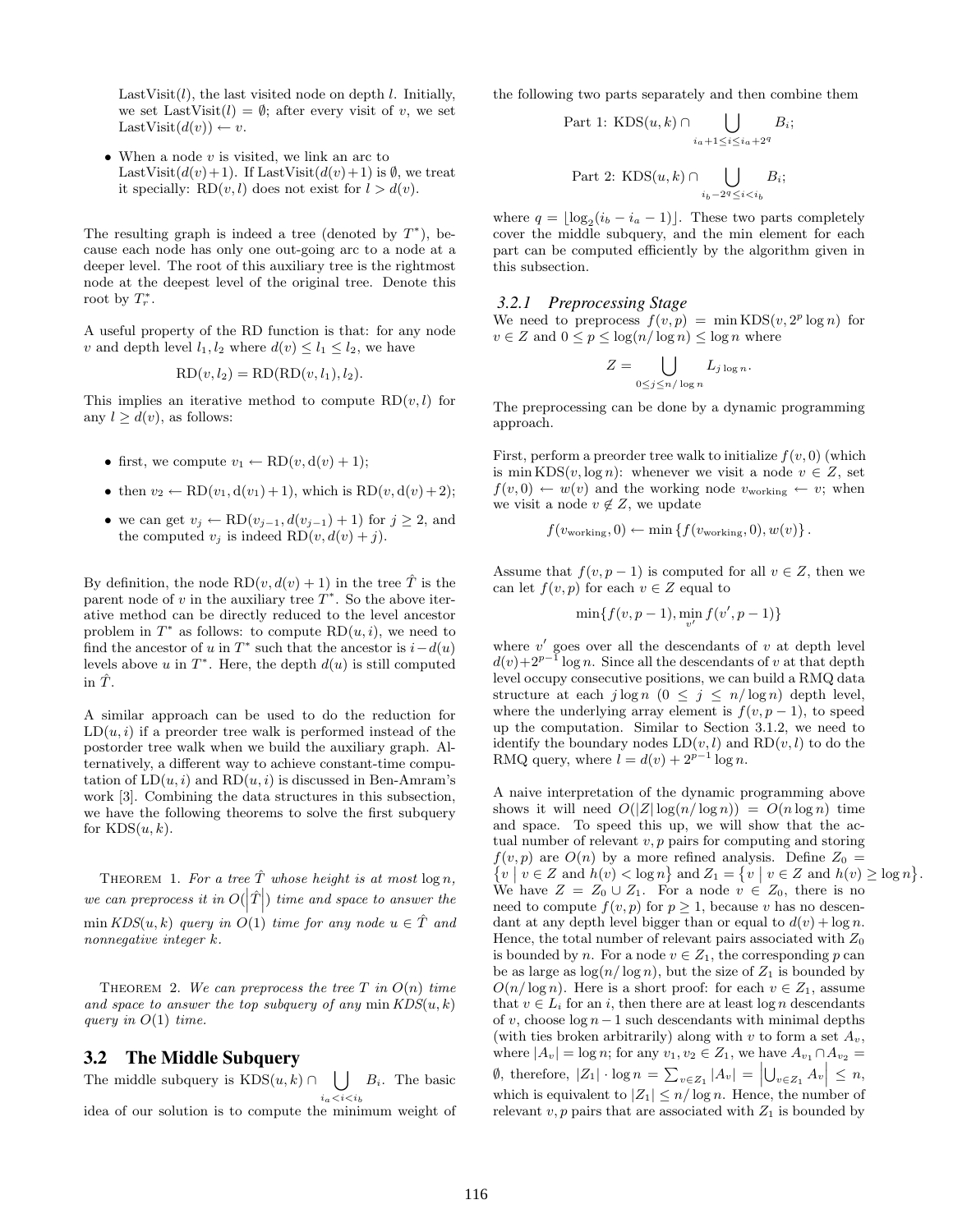$n/\log n \cdot \log(n/\log n) \leq n$ . The linear number of v, p pairs shows that the dynamic programming uses linear time and space.

### *3.2.2 Query Stage*

Both parts of the middle subquery can be done by doing a RMQ at the pre-computed data structures. More specifically, for the first part, we identify the two boundary nodes  $LD(u, (i_a + 1) \log n)$  and  $RD(u, (i_a + 1) \log n)$ , and let their positions in the sorted  $L_{(i_a+1)\log n}$  be  $j_1$  and  $j_2$ , then we can get the first part by

$$
\min \text{KDS}(u, k) \cap \bigcup_{i_a < i \le i_a + 2^q} B_i = \min_{j_1 < j \le j_2} f(V_{(i_a + 1) \log n}(j), q).
$$

Part 2 is done in a similar way: we identify the two boundary nodes  $LD(u, (i_b - 2^q) \log n)$  and  $RD(u, (i_b - 2^q) \log n)$ , and let their positions in the sorted  $L_{(i_b-2q)\log n}$  be  $j_1$  and  $j_2$ , then

$$
\min \text{KDS}(u, k) \cap \bigcup_{i_b - 2^q \le i < i_b} B_i = \min_{j_1 < j \le j_2} f(V_{(i_b - 2^q) \log n}(j), q).
$$

The above computations require locating four boundary nodes and two range minimum queries, all of which can be done in constant time. Finally, the result for the middle subquery can be computed by choosing the minimum of the results for those two parts. Therefore, we have the following theorem:

THEOREM 3. For the middle subquery of  $KDS(u, k)$ , we can preprocess the tree in  $O(n)$  time and space to answer the subquery in  $O(1)$  time.

# 3.3 The Bottom Subquery

The bottom subquery is  $KDS(u, k) \cap B_{i_b}$ . We will reduce this subquery to what we call the Skyline RMQ problem, for which we give a constant time query solution with linear time/space preprocessing.

### *3.3.1 Reduction to Skyline RMQ*

The Skyline RMQ problem:

**INPUT:** Given a 2D array  $M(x, y)$  (  $1 \leq x \leq n_x$  and  $0 \leq y < n_y$  with the following property: let  $\mathbb{S}' = \mathbb{S} \cup \{\top\}$ where  $\top \notin \mathbb{S}$  and  $s \leq \top$  for any  $s \in \mathbb{S}$ , i.e., we add a top (or maximal) element to S, then the 2D array must satisfy

- Skyline Property: for any x, y such that  $M(x, y) \neq \top$ , we have  $M(x, y') \neq \top$  for all  $0 \leq y' \leq y$ ;
- Non-Increasing Property: for those  $M(x, y) \neq \top$  where  $y > 0$ , we have  $M(x, y) \leq M(x, y - 1)$ ;
- $M(x, 0) \neq \top$  for all  $1 \leq x \leq n_x$ .

Use  $|M|$  to denote the number of non- $\top$  elements in the 2D array. Because of the skyline property, the array can be represented by a vector of variable-length vectors using only  $O(|M| + n_x + n_y)$  space.

QUERY: a three sided range minimum query is asked in the form of  $Q(x_1, x_2, y_1)$   $(1 \le x_1 \le x_2 \le n_x \text{ and } 0 \le y_1 < n_y)$ whose result should be

$$
\min_{x_1 \le x \le x_2, 0 \le y \le y_1} M(x, y).
$$

Let  $i = i<sub>b</sub> \log n$ , then observing that

$$
KDS(u, k) \cap B_{i_b} = \bigcup_{j_1 < j \leq j_2} KDS(V_i(j), d(u) + k - i),
$$

where  $j_1$  and  $j_2$  are the indices of  $LD(u, i)$  and  $RD(u, i)$  at array  $V_i$  (see 3.1.2 for the related definitions), a 2D Skyline RMQ instance can be constructed by mapping

 $\min \text{KDS}(V_i(j), d(u) + k' - i)$  to  $M(j, d(u) + k' - i)$ for  $1 \leq j \leq |L_i|$  and  $i - d(u) \leq k' \leq h(u)$ , with all other entries to be  $\top$ . Obviously, the resulting 2D array satisfies the skyline property, and it also satisfies the nonincreasing property because  $KDS(V_i(j), d(u) + k' - i) \leq$  $KDS(V_i(j), d(u) + k' - 1 - i)$  (the greater the depth of the subtree, the smaller the result).

The time and space complexity of this reduction are  $O(|B_{i_b}|)$ , because we can do a top-down aggregation starting at depth level *i*. Also, the size of the resulting skyline array is  $|B_{i_b}|$ , i.e.  $|M| = |B_{i_b}|$ ; and the corresponding width and height satisfy  $n_x \leq |B_{i_b}|$ ,  $n_y \leq |B_{i_b}|$ . Therefore, if we can preprocess the Skyline RMQ problem in  $O(|M| + n_x + n_y)$  time and space and do constant-time querying, then the bottom subquery of  $KDS(u, k)$  can also be done in constant-time with linear preprocessing for every  $B_i$ .

#### *3.3.2 Constant-time Query*

3.2.1 For a three sided range query on the skyline array, we consider two cases: in the first case, both  $M(x_1, y_1)$  and  $M(x_2, y_1)$  are not  $\top$ ; in the second case, either  $M(x_1, y_1)$  or  $M(x_2, y_1)$  is  $\top$  (or both).

For the first case, we can solve the problem by building a RMQ data structure for each level by associating the  $\top$ runs with the minimum elements below the them. Here, let  $M(x'_1, x'_2, y')$  where  $x'_1 \leq x'_2$  represent a run of horizontal entries:  $\{M(x'_1, y'), M(x'_1 + 1, y'), \cdots, M(x'_2, y')\}$ ; we call it a  $\top$ -run if all of the entries are  $\top$ . A maximal-length  $\top$ -run is defined based on a  $\top$ -run with the additional restriction:  $M(x'_1 - 1, y') \neq \top$  and  $M(x'_2 + 1, y') \neq \top$ . Now, for each  $y'$ , we build a RMQ data structures on top of an auxiliary array for  $M(\cdot, y')$ . The auxiliary array is built based on  $M(x, y')$   $(1 \le x \le n_x)$  but with each maximal-length  $\top$ -run  $M(x_1', x_2', y')$  replaced by  $\min_{x_1' \le x \le x_2', 0 \le y \le y'} M(x, y)$ . Each replacement can be done in constant-time in the following way:

• pre-build a roof array  $R(\cdot)$ , where

$$
R(x) = \min_{0 \le y < n_y} M(x, y)
$$

for  $1 \leq x \leq n_x$ ; the roof array can be built in  $O(|M| + n_x + n_y)$  time by a bottom-up scanning;

 $\bullet$  for the replacement of a maximal-length  $\top$ -run  $M(x'_1, x'_2, y')$ , we have

$$
\min_{x'_1 \le x \le x'_2, 0 \le y < y'} M(x, y) = \min_{x'_1 \le x \le x'_2} R(x),
$$

which can be computed by a range minimum query on the roof array.

The total number of maximal-length  $\top$ -runs in  $M(\cdot, \cdot)$  is bounded by  $O(|M| + n_y)$ , because each maximal-length  $\top$ run  $M(x'_1, x'_2, y')$  should have a non- $\top$  entry  $M(x'_1-1, y')$  to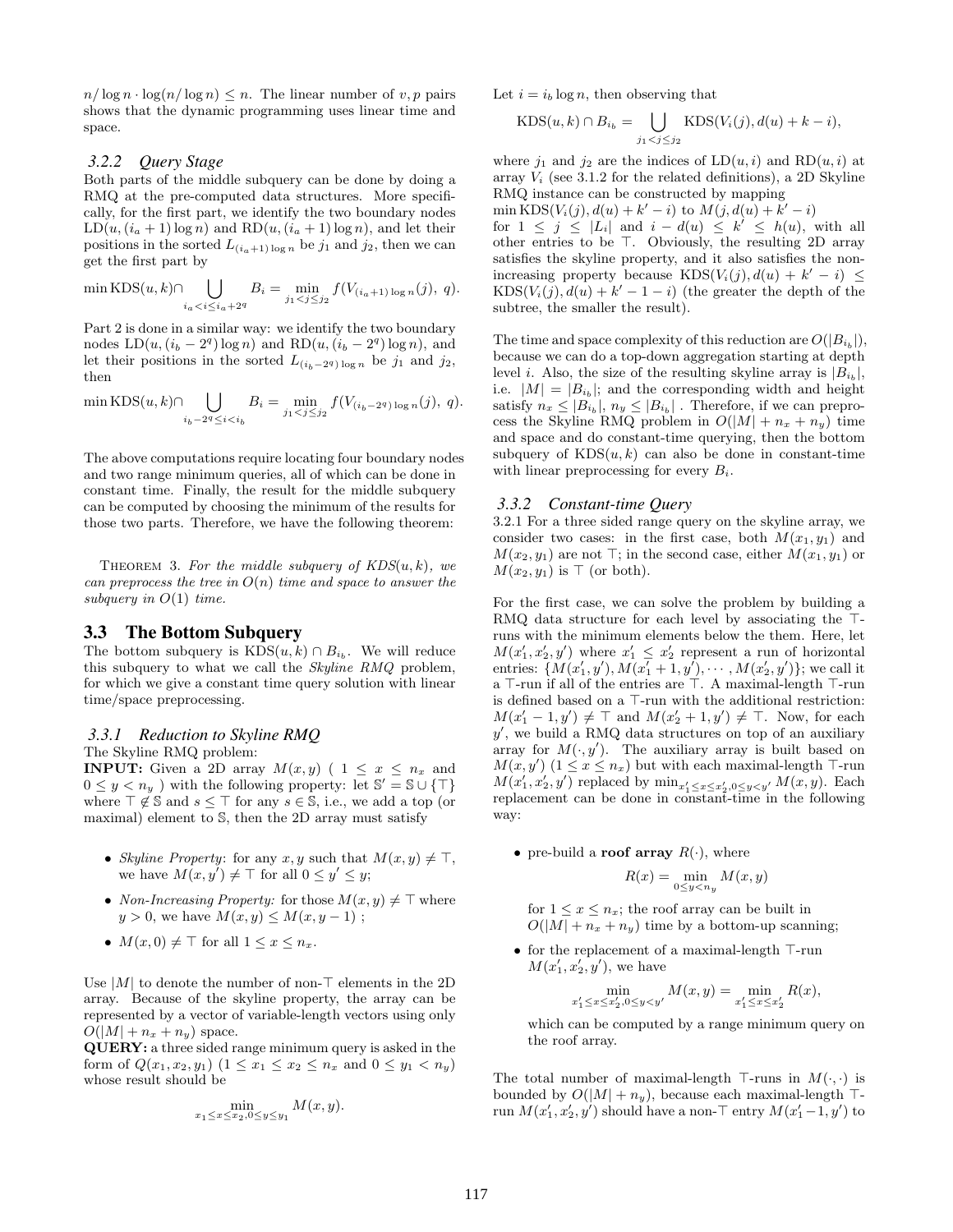its left, or it is in the form of  $M(1, x_2', y')$ . The former  $\top$ -run to non- $\top$  entry mapping is one-to-one, and the number of non- $\top$  entries is  $O(|M|)$ ; the latter forms have at most  $n_y$ instances. Combining with all the non- $\top$  entries, the sum of the sizes of the auxiliary arrays are  $O(|M|+n_y)$ . Hence, the preprocessing time and space complexity for the auxiliary arrays are  $O(|M| + n_x + n_y)$ . To answer the three sided range minimum query, we just need to locate  $M(x_1, y_1)$  and  $M(x_2, y_1)$ 's positions in the auxiliary array for  $M(\cdot, y_1)$ , and do a standard range minimum query between those positions in constant time.

The second case is reduced to the first case as follows. Locate the smallest  $\hat{x}_1$  such that  $\hat{x}_1 \geq x_1$  and  $M(\hat{x}_1, y_1) \neq \top$ . Locate the biggest  $\hat{x}_2$  such that  $\hat{x}_2 \leq x_2$  and  $M(\hat{x}_2, y_1) \neq \top$ . We then have

$$
Q(x_1, x_2, y_1) = \min \{ Q(x_1, \hat{x}_1 - 1, y_1), \ Q(\hat{x}_1, \hat{x}_2, y_1),
$$
  

$$
Q(\hat{x}_2 + 1, x_2, y_1) \}.
$$

In the equation,  $Q(\hat{x}_1, \hat{x}_2, y_1)$  is indeed the first case, while  $Q(x_1, \hat{x}_1-1, y_1)$  and  $Q(\hat{x}_2+1, x_2, y_1)$  can be solved by range minimum queries on the roof array due to the skyline property, i.e.,

$$
Q(x_1, \hat{x}_1 - 1, y_1) = \min_{x_1 \le x \le \hat{x}_1 - 1} R(x);
$$
  

$$
Q(\hat{x}_2 + 1, x_2, y_1) = \min_{\hat{x}_2 + 1 \le x \le x_2} R(x).
$$

So the question is how to locate  $\hat{x}_1$  and  $\hat{x}_2$  in constant time. This can be done by a construction similar to the LD and RD functions that we used in Section 3.1.2. Because locating  $\hat{x}_1$  is symmetric to locating  $\hat{x}_2$ , here we only show how to locate  $\hat{x}_1$ , and locating  $\hat{x}_2$  can be done in the same way.

To locate  $\hat{x}_1$ , we build the following data structures: for each  $(x, y)$  pair such that  $M(x, y) \neq \top$ , we map it to the pair  $NT(x, y) = (x', y + 1)$ , where x' is the smallest number that satisfies  $x' \geq x$  and  $M(x', y+1) \neq \top$ ; if the x' does not exist, then set  $x' = n_x + 1$ . Define the iterative function NT<sup>(j)</sup> by  $NT^{(j)}(x, y) = NT^{(j-1)}(x, y)$  and  $NT^{(1)}(x, y) = NT(x, y)$ . Due to the skyline property, either we have  $NT^{(y_1)}(x_1, 0) =$  $(\hat{x}_1, y_1)$ , or  $\hat{x}_1$  does not exist because of  $M(x, y_1) = \top$  for  $x \geq x_1$ . In the latter case,  $NT^{(y_1)}(x_1, 0)$  will result in a pseudo-pair  $(n_x + 1, y_1)$ , so we can treat  $\hat{x}_1 = n_x + 1$  in such a case. Note that if  $\hat{x}_1 > x_2$ , then we have  $M(x, y_1) = \top$  for  $x_1 \leq x \leq x_2$ , which means that the query  $Q(x_1, x_2, y_1)$  can be reduced to the range minimum query on the roof array, i.e.,  $Q(x_1, x_2, y_1) = \min_{x_1 \le x \le x_2} R(x)$ .

The NT(x, y) mapping can be built in  $O(|M| + n_x + n_y)$ time by a simple right-to-left and top-to-down scanning as shown in Algorithm 3.

The iterative calculation of  $NT^{(j)}$  can be reduced to the level ancestor problem [7, 5]. Build an auxiliary tree as follows: treat each pair  $(x,y)$  in the set  $\{(x,y) | M(x,y) \neq \emptyset\}$  $\top\} \cup \{(n_x+1,y) \mid 0 \leq y \leq n_y\}$  as a node of the auxiliary tree; the parent node of  $(x, y)$  is  $\overline{NT}(x, y)$ ; the root of the auxiliary tree is  $(n_x + 1, n_y)$ . In this auxiliary tree,  $NT^{(j)}(x, y)$  is actually the ancestor of  $(x, y)$  at j levels above it. Since the level ancestor problem can be solved in constant time with **Algorithm 3** Build the  $NT(x, y)$  mapping.

Define  $h(x)$  to be the maximum y that satisfies  $M(x, y) \neq \top$ .

1: Set LastVisit $(y) \leftarrow n_x + 1$  for all  $0 \le y \le n_y$ 2: for  $x = n_x$  down to 1 do 3: for  $y = h(x)$  down to 0 do 4:  $NT(x, y) \leftarrow (LastVisit(y + 1), y + 1)$ 5: LastVisit $(y) \leftarrow x$ 6: end for 7: end for

linear preprocessing, the reduction shows that  $NT^{(j)}(x, y)$ can be computed in constant time with  $O(|M| + n_x + n_y)$ preprocessing. Therefore, the  $\hat{x}_1$  (or  $\hat{x}_2$ ) can be located with the same complexities.

Combining the data structures for the two cases above, the Skyline RMQ problem is efficiently solved, and we have the following theorem.

THEOREM 4. For the bottom subquery of min  $KDS(u, k)$ , we can preprocess the tree in  $O(n)$  time and space to answer the subquery in  $O(1)$  time.

With Theorem 2, 3 and 4, we have solved the  $KDS(u, k)$ query efficiently.

THEOREM 5. The min  $KDS(u, k)$  query can be solved in  $O(1)$  time by preprocessing the tree in  $O(n)$  time and space.

# 4. K-RADIUS SUBTREE AGGREGATION

In this section, we give an  $O(n \log n)$ -space data structure to compute min  $KRS(u, k)$  for any u and k in  $O(\log n)$  time. The basic idea is to divide and conquer with the help of Heavy Path Decomposition, which was introduced by Harel and Tarjan in [11]. Our  $KRS(u, k)$  algorithm uses the  $KDS(u, k)$  algorithm discussed in the previous section as a key routine.

Given a tree  $T$ , choose one of its nodes to be the root  $r$ . Then starting at the root, we do a Heavy Path Decomposition [11] by calling Decomposition $(r)$ , which is described in Algorithm 4. In the algorithm,  $C(v)$  represent the set of children of node  $v$ , and  $CS(v)$  represents the complete subtree rooted at v.

For each heavy path  $HeavyPath(v<sub>s</sub>)$  created during Algorithm 4, let  $v_l$  be the leaf node in the path, we build the KDS data structure for  $CS(v_s)$  rooted at  $v_s$ , and then we build another KDS data structure for  $CS(v_s)$  rooted at  $v_l$ (i.e., make  $v_l$  the root of  $CS(v_s)$ ). This preprocessing would result in the following Lemma.

LEMMA 2. We can compute min  $KRS(u, k) \cap CS(v_s)$  for any  $u \in HeavyPath(v_s)$  in constant time.

PROOF. This is based on the fact that  $KRS(u, k) \cap CS(v_s) =$  $KDS_1(u, k) \cup KDS_2(u, k)$  for any  $u \in \text{HeavyPath}(v_s)$ , where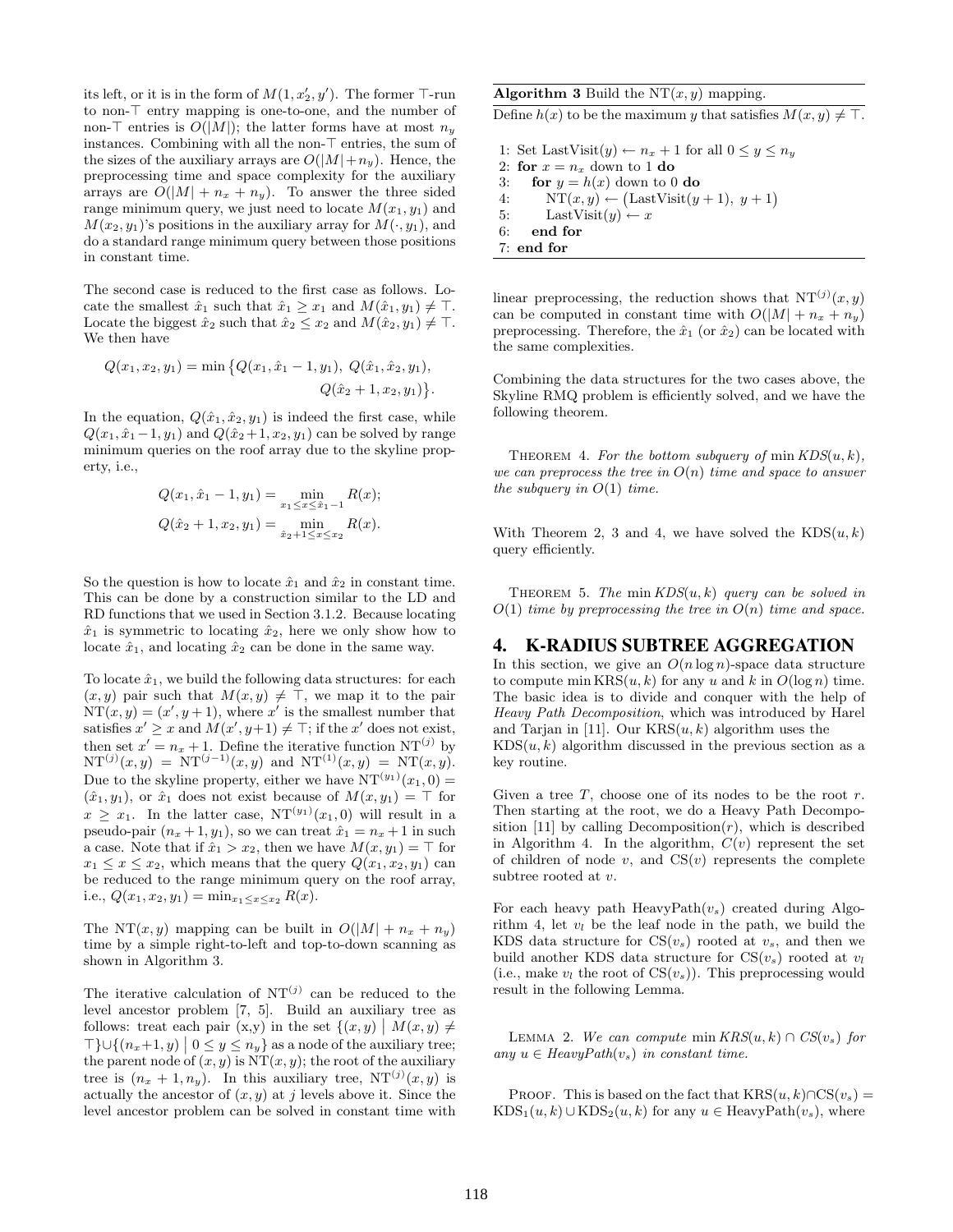#### Algorithm 4 Heavy Path Decomposition

Procedure Decomposition $(v_s)$ 1: initialize HeavyPath $(v_s) = \{v_s\}$ 

- 2: set  $v \leftarrow v_s$
- 3: while  $C(v) \neq \emptyset$  do
- 4: let  $v_c$  be the child of v that has the largest number of descendants, i.e.,
	- $v_c = \arg \max_{v' \in C(v)} |CS(v')|$
- 5: HeavyPath $(v_s)$  = HeavyPath $(v_s) \cup \{v_c\}$
- 6: for  $v'_c \in C(v) \setminus \{v_c\}$  do
- 7: call Decomposition $(v'_c)$
- 8: end for
- 9: set  $v \leftarrow v_c$ 10: end while



Figure 2: Labels of important nodes.

 $KDS<sub>1</sub>(u, k)$  is the k-depth subtree of  $CS(v<sub>s</sub>)$  with  $v<sub>s</sub>$  as the root, and  $KDS_2(u, k)$  is the k-depth subtree of  $CS(v_s)$  with  $v_l$  as the root. Hence, two constant-time KDS queries are sufficient.  $\square$ 

Now, consider the general  $KRS(u, k)$  query within the subtree  $CS(v_s)$ , where  $v_s$  is the root of a heavy path. There are two cases: KRS $(u, k) \cap$ HeavyPath $(v_s) = \emptyset$  or KRS $(u, k) \cap$ HeavyPath $(v_s) \neq \emptyset$ . Here is the method to test which case applies: let  $v_l$  be the leaf node in HeavyPath $(v_s)$ , then we first compute the *lowest common ancestor* of u and  $v_l$  in constant time [11, 4], denote this ancestor to be  $v_x$  (see Figure 2); if  $d(u, v_x) \leq k$ , then the first case applies, otherwise the second case applies.

In the first case, we can recursively reduce the query to be  $KRS(u, k) \cap CS(v'_{s}),$  where  $v'_{s}$  is the only child node of  $v_{x}$  such that  $v'_{s}$  is an ancestor of u. We can locate  $v'_{s}$  in constanttime by a *level ancestor query* [7, 5], i.e.,  $v_s'$  is the ancestor of u at depth level  $d(v_x) + 1$ . This is recursive because there is a heavy path starting at  $v_s'$ .

For the second case, observing that

$$
KRS(u, k) \cap CS(v_s)
$$
  
= $(KRS(u, k) \cap CS(v'_s)) \cup (KRS(v_x, k - d(u, v_x)) \cap CS(v_s)),$ 

we can compute the query for  $KRS(u, k) \cap CS(v'_{s})$  and  $KRS(v_x, k - d(u, v_x)) \cap CS(v_s)$  separately, and then choose the minimum of them. The minimum element of  $KRS(u, k) \cap$  $CS(v_s)$  can be computed recursively like the first case, while  $KRS(v_x, k - d(u, v_x)) \cap CS(v_s)$  can be answered in constant time by Lemma 2 because  $v_x \in \text{HeavyPath}(v_s)$ . The recursion should stop once  $d(u, v_x) = 0$  (ie., u is on the heavy path starting from the working root  $v_s$ , as there is no need to recurse.

Based on the above discussions, we can compute  $KRS(u, k)$ recursively: the starting case is  $KRS(u, k) \cap CS(r)$ , where r is the chosen root of the whole tree. The time and space required to preprocess the data structures is  $O(n \log n)$  because the recursion depth of Algorithm 4 is  $O(\log n)$  due to the property of the Heavy Path Decomposition [11]. For the same reason, the time complexity for the recursive query answering is  $O(\log n)$ .

THEOREM 6. We can preprocess a tree T in  $O(n \log n)$ time and space to answer the min  $KRS(u, k)$  query in  $O(\log n)$ time for any node  $u \in T$  and nonnegative integer k.

# 5. CONCLUSIONS

We gave efficient data structures and algorithms for processing MIN aggregation queries on subtrees of a tree, where the query subtree is specified as a node  $u$  and integer  $k$ , and consists of the nodes that are within a distance of k from node u. Both directed (rooted tree) and undirected versions of the problem were considered. Our main result for the directed case is an  $O(n)$ -space data structure that can be used to compute, in constant time, the minimum element of a  $k$ depth subtree rooted at a node  $u$  (for any  $u, k$  pair). For the undirected case, we give an  $O(n \log n)$ -space data structure that can be used to compute, in  $O(\log n)$  time, the minimum element within a distance of  $k$  from node  $u$ . Future research will consider the case when the tree is dynamic, and also consider classes of graphs other than trees.

# 6. REFERENCES

- [1] P. Agarwal and J. Erickson. Geometric range searching and its relatives. Advances in Discrete and Computational Geometry, volume 23 of Contemporary Mathematics, 1–56. American Mathematical Society Press, Providence, RI, 1999.
- [2] M. J. Atallah, Y. Cho, and A. Kundu. Efficient data authentication in an environment of untrusted third-party distributors. In Proceedings of the 24th International Conference on Data Engineering, ICDE 2008, April 7-12, 2008, Cancún, México, pages 696–704, 2008.
- [3] A. M. Ben-Amram. The Euler path to static level-ancestors. Unpublished manuscript.
- [4] M. A. Bender and M. Farach-Colton. The LCA problem revisited. In Proceedings of the 4th Latin American Symposium on Theoretical Informatics, pages 88–94, 2000.